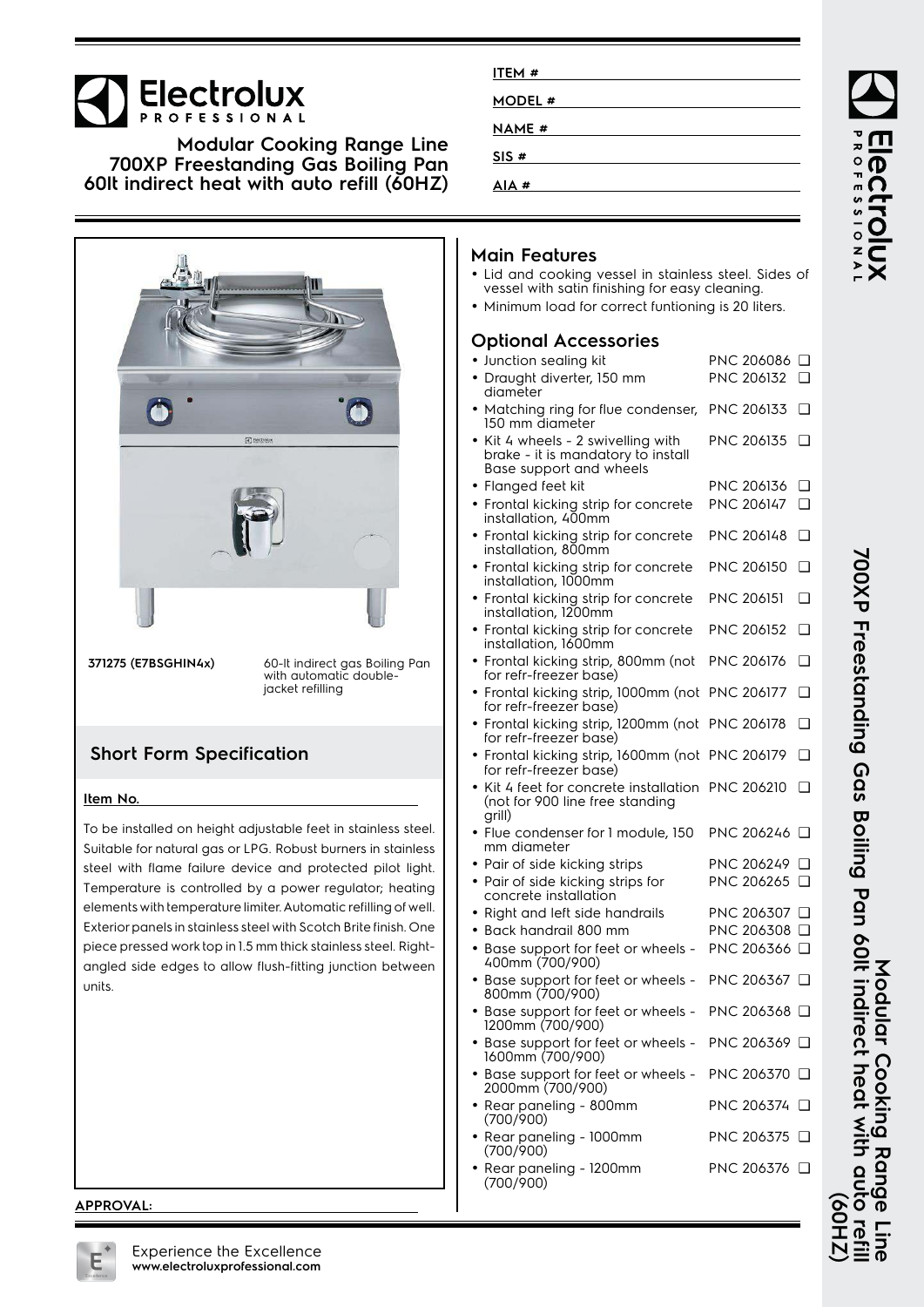

- 2 side covering panels for free standing PNC 216000 □ appliances
- Frontal handrail, 800mm PNC 216047 ❑
- Frontal handrail, 1200mm PNC 216049 ❑
- Large handrail portioning shelf, 800mm PNC 216186 ❑
- 1-section noodle basket for 60lt boiling PNC 921626 ❑ pans
- Trolley with lifting & removable tank PNC 922403 ❑
- Measuring rod for 60 l Boiling Pan PNC 927000 □
- Pressure regulator for gas units PNC 927225 ❑